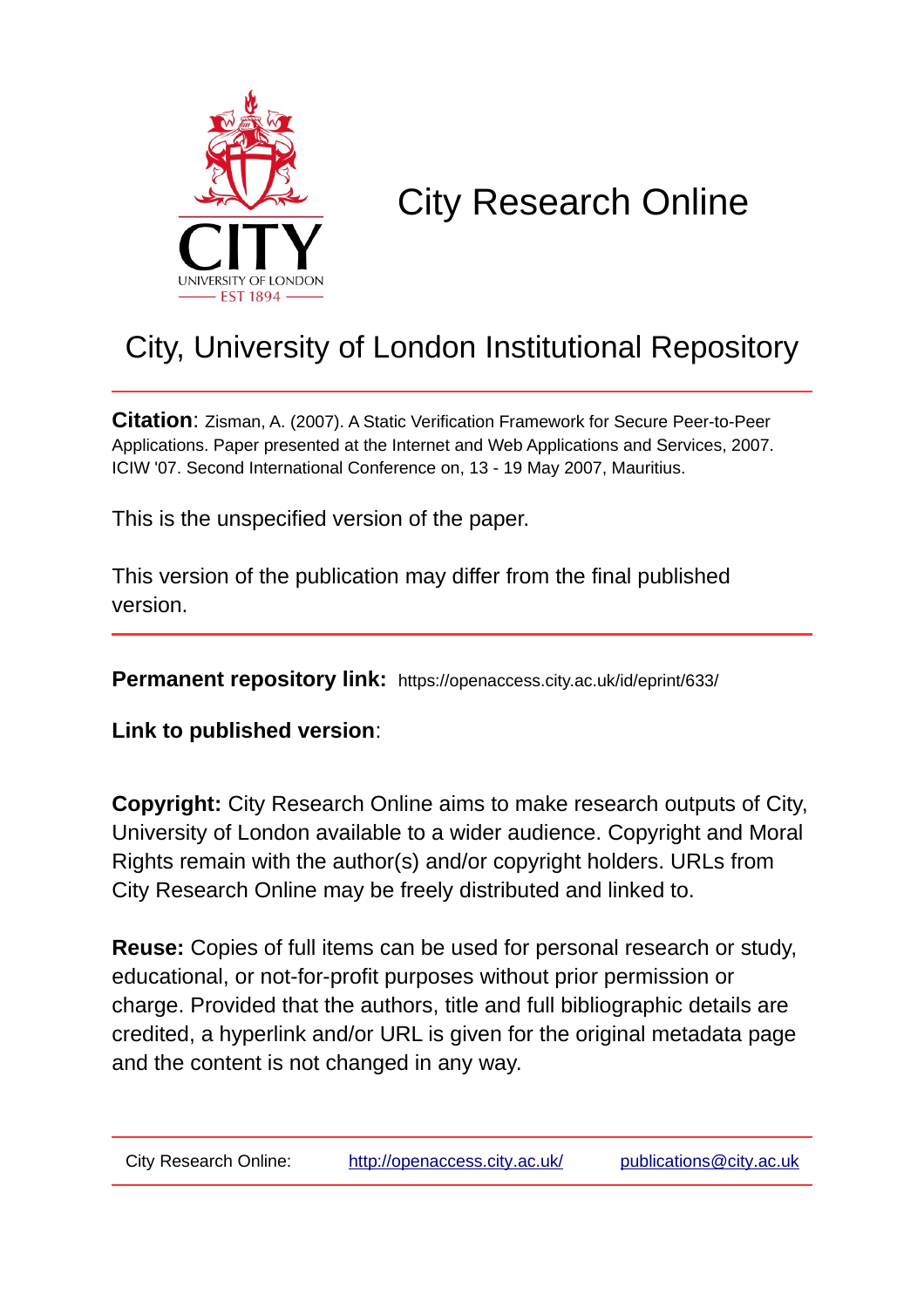# **A Static Verification Framework for Secure Peer-to-Peer Applications**

Andrea Zisman

*Department of Computing City University – Northampton Square, EC1V 0HB London, UK* a.zisman@soi.city.ac.uk

#### **Abstract**

*In this paper we present a static verification framework to support the design and verification of secure peer-to-peer applications. The framework supports the specification, modeling, and analysis of security aspects together with the general characteristics of the system, during early stages of the development life-cycle. The approach avoids security issues to be taken into consideration as a separate layer that is added to the system as an afterthought by the use of security protocols. The main functionality supported by the framework are concerned with the modeling of the system together with its security aspects by using an extension of UML, modeling of abuse cases to represent scenarios of attackers and assist with the identification of properties to be verified, specification of properties to be verified in a graphical template language, verification of the models against the properties, and visualization of the results of the verification process.* 

# **1. Introduction**

In the last years, various approaches have been proposed to address security issues during the development of software systems. A new area of research called *secure software engineering* has emerged to support the integration of security and software engineering [1][27]. This new area of research has been proposed to fulfill the lack (a) in existing approaches, techniques, and methodologies in the area of software engineering to provide support for the analysis and design of security requirements and properties, and (b) in existing approaches for security engineering which concentrate on security issues and consider limited aspects of the software system as a whole. The normal procedure is to add security characteristics as another layer in the system on an ad-hoc basis after the system is built, which generates conflicts [10][27]. Moreover, in such setting, an application is considered to be secure when it uses security protocols and cryptographic techniques.

The use of security protocols and cryptographic techniques gave rise to the development of formal verification techniques for security protocols [1][17][18][25][29]. Verification of software systems has been the subject of extensive research in which various approaches and tools have been proposed to support checking and analyzing that the system conforms to its requirements and specifications [8][12][19]. However, existing formal verification techniques that supports security are (i) limited to verify protocol designs, (ii) cannot guarantee security properties of protocol implementations, (iii) do not consider the system as a whole, and (iv) uses disjoint security models and system design models that are expressed in different ways [20]. As suggested in [3][10][11][15][24][26], security should be considered from the early stages and through all the stages of software development. Therefore, it is necessary to propose verification approaches that consider security aspects to be specified, modeled, and analyzed during early stages of the development life-cycle, as well as embedded with other characteristics of the system, and not as a separate layer that is added to the system as an afterthought in the form of security protocols*.* 

The above situation is important to peer-to-peer applications. The high distribution, autonomy, and dynamic characteristics of the peers may cause security vulnerability to the system as a whole. Therefore, it is necessary to consider security since early stages of the system development and to consider the verification of security issues together with other aspects of the system.

The work presented in this paper focus on a static verification framework to support the analysis of abstract behavioral specifications of secure peer-to-peer systems. More specifically, the static verification framework requires capabilities to address some important challenges including the provision of support for:

- The construction of design models representing abstract behavioral of peer-to-peer system specifications that takes into consideration both security and general characteristics of the system;
- The construction of abuse cases representing scenarios of attackers in order to consider ways in which the system can be attacked, identify threats to the system, and elicit ways in which the security of the system can be invalidated;
- The specification of security and general application properties (requirements) to be verified against the abstract behavioral system specifications;
- The static verification of system specifications against security and general application properties (requirements);
- The visualization of the results of the static verification process.

The above challenges have been specified based on requirements and scenarios identified by industrial partners in the areas of media and security in an European project focusing on mobile peer-to-peer security (PEPERS) [28].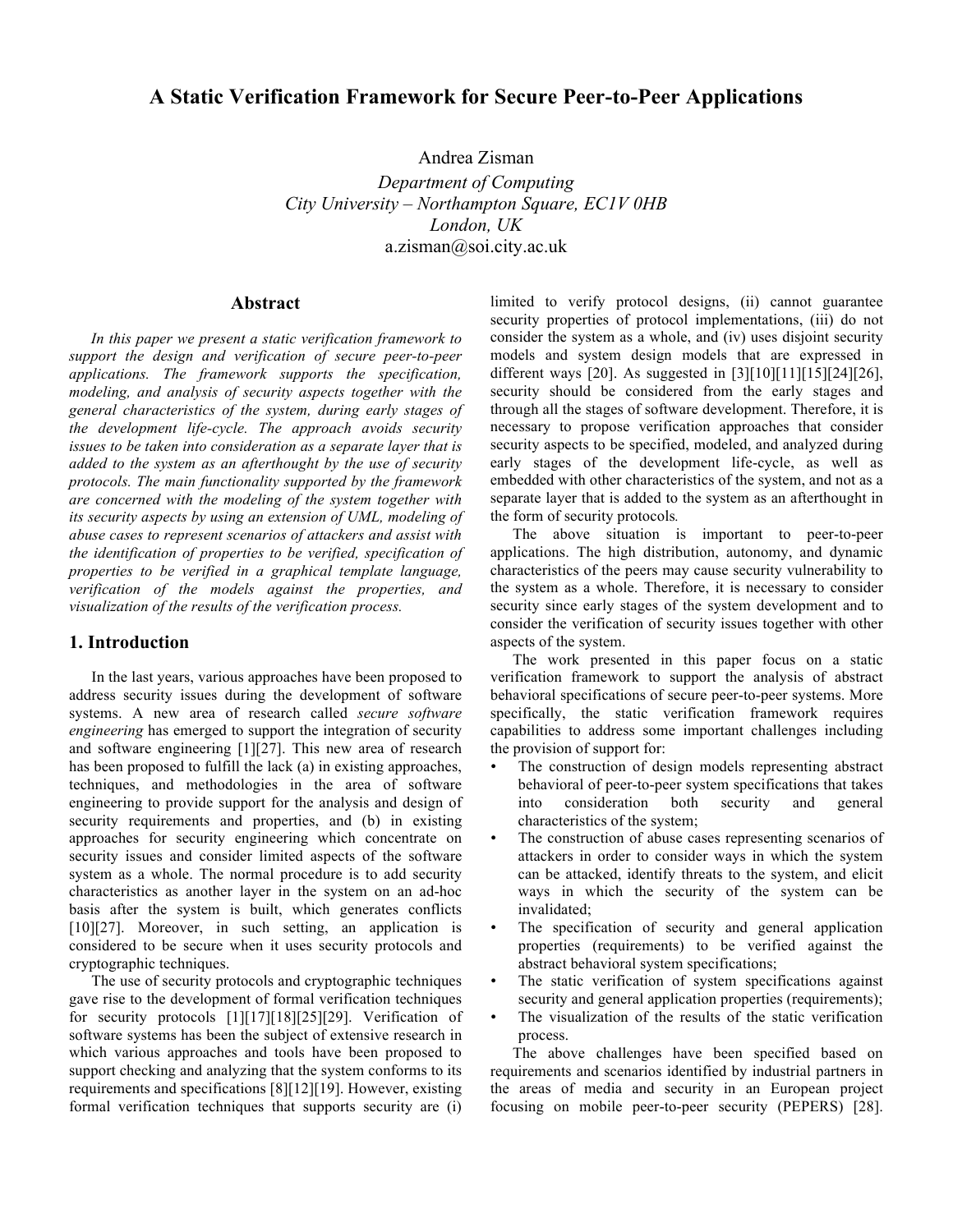These challenges, scenarios, and requirements have been the main drivers to the framework described in this paper.

The static verification framework assumes the use of an extension of UML (viz. UMLSec [21][22]) to describe the design models of the system to be verified and the use of UML to specify the abuse cases. The framework also includes a property editor to support the specification of the properties to be verified and a property selector to assist the designers to choose the properties to be verified from a library of properties. The verification of the properties against the design models is executed by the model checker SPIN [31] after translating the properties and design models into LTL [34] and SPIN Promela language, respectively. The verification of security protocols is executed by using AVISPA tool [4]. The results of the verification process is presented to the designer by highlighting the parts in the design models that have violated a certain property, by indicating that the property has not been violated, or by indicating that a conclusion cannot be drawn from the verification process for a certain property.

The remainder of this paper is structured as follows. In Section 2 we present an example that will be used throughout the paper to illustrate our approach. In Section 3 we describe the static verification framework. In Section 4 we give an account of related work. Finally, in Section 5 we summarize the work and present directions for future work.

# **2. Example**

In order to illustrate, consider an example of a peer-to-peer system to exchange job tasks and associated data between different journalists and photographers working in a media company. This example has been extracted from the scenarios specified by the industrial partners of the PEPERS project. In the example the system is composed of several peers with different roles such as managers, chief journalists, journalists, photographers, editors, legal and advertisement staff. The access to the system by the peers is either by the use of desktop computers or mobile devices (PDAs).

Consider the scenario with six peers participating in a new assignment. These peers have the roles of one manager, one chief journalist, two journalists, one photographer, and one editor. Suppose that an important international event is about to happen and the manager of the company identifies this potential event and contacts one of the chief journalists to discuss a plan to cover the event. The chief journalist selects a team of people that will be able to cover the event. This team of people is composed of two journalists, one photographer that works together with one of the journalists, and one editor. The two journalists and the photographer are already on the site of the event and will be responsible for covering, writing notes, and taking pictures of the event. The editor is located in the main branch of the company and should dedicate all his time to give support for preparing and editing the reports of this event during the next three days.

Given the importance of the event, the manager and chief journalist would like their company to have exclusivity of the story and, therefore, all information and requests exchanged

between any of the peers should not be intercepted by anyone else inside and outside the company. In addition, each of the two journalists covering the event should not exchange notes and reports about the event, since the chief journalist is interested in receiving independent information about the event from each journalist. Moreover, it is necessary to make sure that the exchanged information between the different peers is always from the correct party so that false information is not sent and received from unauthorized and malicious parties. Furthermore, it is also necessary to guarantee that the information sent from one peer to another is not modified when in transit.

The journalists and photographers communicate with the chief journalist by mobile devices. The chief journalist, manager, and editor communicate with each other and with the other members of the team by using their respective desktop computers. Table 1 shows a summary of the tasks executed by the different peers in the scenario.

#### **Table 1: Tasks executed by the peers in the scenario**

Manager becomes aware of a new event and contacts chief journalist about the event

Chief journalist selects team of people to cover the event and contacts them about the event

Chief journalist sends messages to journalists and photographer about the coverage of the event and any relevant information for them to execute the task

Journalists and photographer attend the event and prepare notes and take pictures about the event

Journalists and photographer send material about the event to chief journalist

Chief journalist receives the material, approves them, and sends the material to editor

Editor receives the material, combines the notes into a single report, and makes all necessary amendments and adjustments

Editor sends the report to chief journalist for approval

Chief journalist approves the report or suggest any further amendments to editor

After final approval from chief journalist, editor sends report to be printed

The described scenario includes some security properties such as authentication, confidentiality, integrity, and role based access control. A definition of these properties based on definitions given in the literature is presented below:

• *Authentication*: It is concerned with the property of guaranteeing the identity of a person or entity. An example of authentication in the scenario is "*the editor can only send the report for final approval to the chief journalist*". In this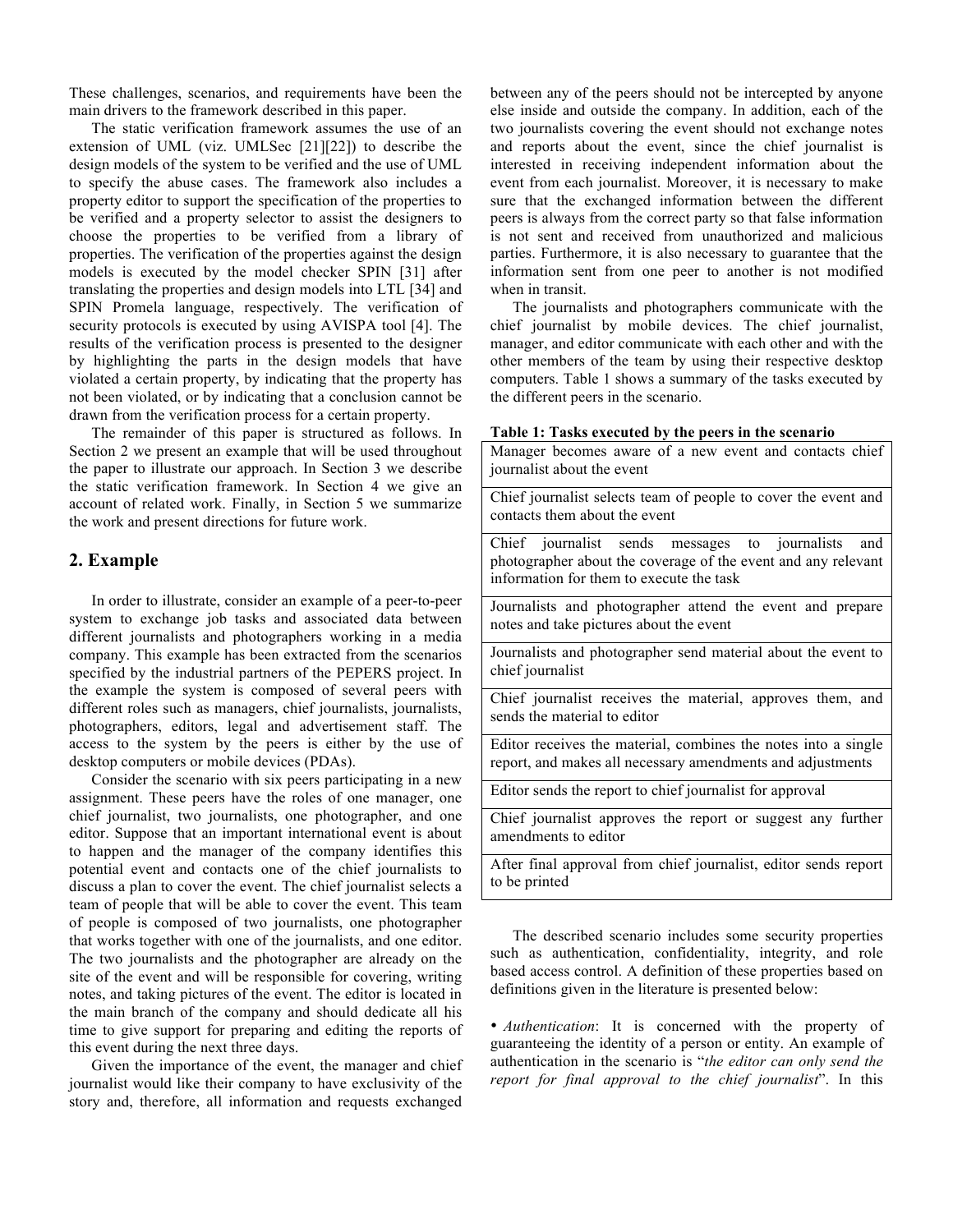example, the chief journalist needs to be authenticated before the editor sends the report.

• *Confidentiality*: Also known as *secrecy*, is concerned with the property of guaranteeing that data is not made available to unauthorized individuals. An example of confidentiality in the scenario is "*only the chief journalist can receive notes about the events from the journalists covering the event*".

• *Integrity*: It is concerned with the property of guaranteeing that data is not modified when in transit and that sent and received data are the same. An example of integrity in the scenario is given by the requirement that "*the information sent from one peer to another cannot be modified when in transit*".

• *Role based access control*: It is concerned with the access rights of an entity over resources in the system based on individual roles. An example of role based access control is the scenario is: "*the journalists prepare notes while the photographer takes pictures of the event*".

# **3. Static Verification Framework**

Figure 1 presents an overview of the architecture of the static verification framework. As shown in the figure, the framework is composed of (a) Design Model Constructor (DMC), (b) Abuse Case Constructor (ACC), (c) Property Editor (PE), (d) Property Selector (PS), (e) Static Verification Tools (SVT), (f) Results Visualization Tool (RVT), and (g) Translators. We explain below each of the components of the framework.

#### **3.1. Design model constructor**

This component is responsible to support the design of structural and behavioral models of the system being developed together with its security aspects. In addition, if a specific security protocol is used, this protocol can also be modeled using this component. We propose the design models and security protocols to be specified in an extension of UMLSec [21]. As outlined in [11], the adoption and extension of standards like UML to include modeling of security features is quite attractive. Moreover, as affirmed by [14], an objectoriented approach to support security should be preferred over a procedural approach due to the value of information hiding and encapsulation in the design of secure systems. The rationale and advantages of using a UML-based approach to support the modeling of the system and security protocols specifications are many: (i) UML is the de facto standard to support design of software systems, (ii) UML has been largely used in industrial settings and there are a large number of developers familiar and trained in UML, (iii) there are many tools to support the use of UML, (iv) UML offers a relative precise definition as well as notions of modularity, compactness, and reuse, which comply to policy representation, and (v) UML allows for the possibility of unifying design of systems and security policies.



# **Figure 1. Architecture of static verification framework**

The design models and security protocols in our work are based on an extension of UMLSec to allow modeling of security requirements such as confidentiality, integrity, authentication, and access control, and modeling of the functionality of peer-to-peer applications such as roles, resources, operation, and events.

UMLSec [21] provides stereotypes, tags, and constraints described in a profile that can be used to represent security requirements. In order to illustrate, consider part of the scenario described in Section 2 modeled in a class and sequence diagram with UMLSec extensions for journalist and chief journalist classes shown in Figure 2. In this example the classes are stereotyped as  $\le$ critical>>, denoting that these classes have sensitive data. The stereotype <<critical>> has associated tags {authenticity}, {secrecy}, and {integrity} to represent the security requirements on the respective data. As shown in the figure, the representation of these requirements does not guarantee that the system really conforms to them and need to be further verified (see Subsection 3.4). Due to space limitations we do not represent here the whole scenario in UMLSec and do not discuss all the different stereotypes tags, and constraints of the profile.

#### **3.2 Abuse case constructor**

This component allows for the specification of scenarios from the perspective of attackers or malicious users of the system. More specifically, abuse cases can be used to assist engineers of the system to consider ways in which the system can be attacked, identify potential threats to the system, and elicit ways in which the security aspects of the system can be invalidated. We propose to define abuse cases as UML use cases and state machine diagrams due to their popularity and use to describe system scenarios. Moreover, the use of state machine diagrams allow for a more detailed definition of the behavior of the attackers.

In our framework, the abuse cases can be used to support two activities: (a) identification or selection of properties and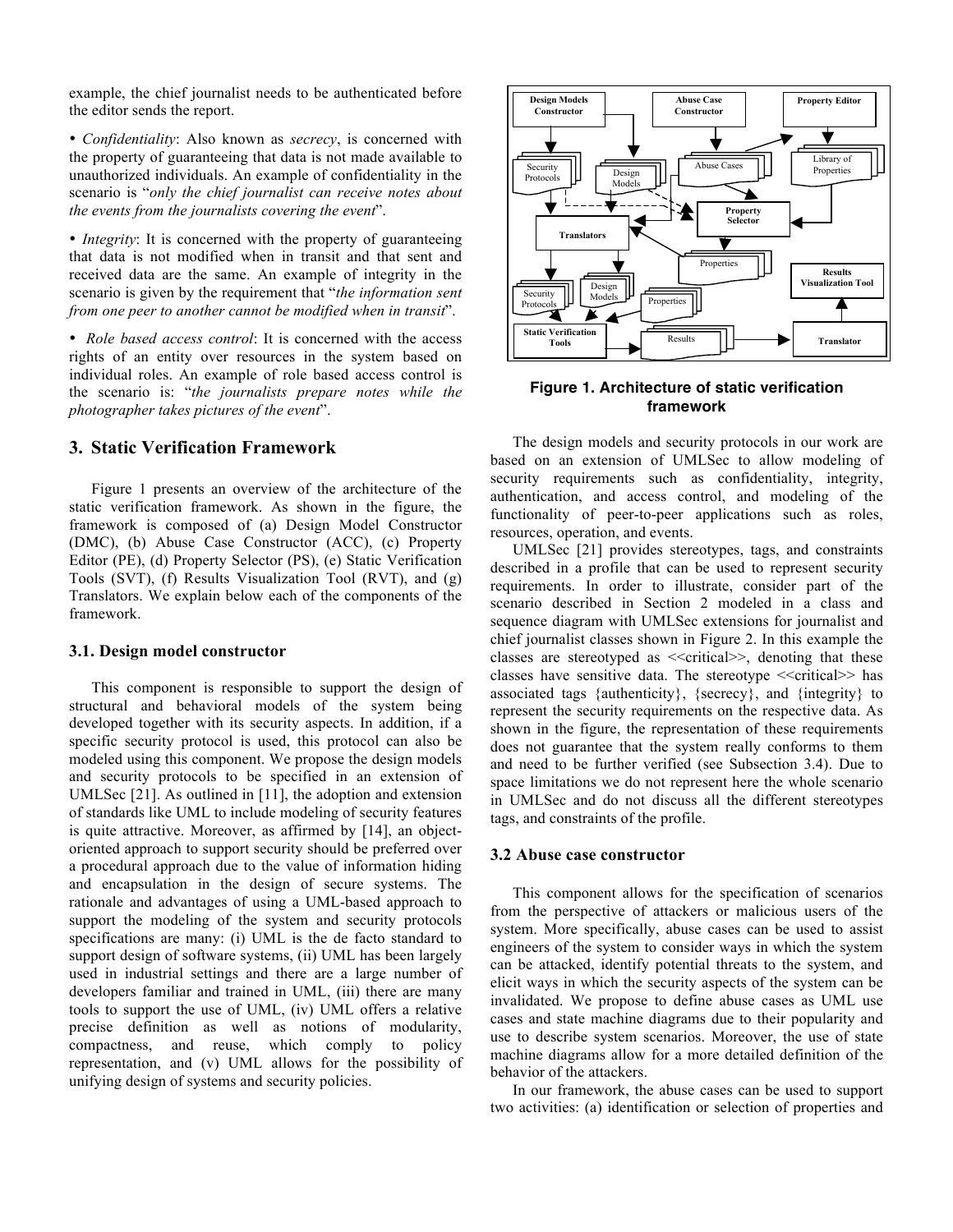(b) description of properties. In the first activity, the abuse cases are represented as use cases and support the identification or selection of properties to be verified by illustrating situations that the designers may not be necessarily aware. In the second activity, the abuse cases are represented as state machines describing properties to be verified which can be composed with the design models and verified for their termination. In the case of termination, the property (state machine) violates the design model.

As an example of using use cases as abuse case, consider the abuse case shown in Figure 3 in which journalist J1 exchanges notes about the event with journalist J2 (bolded arrows), invalidating one of the requirements in the system. This situation helps the designer identify the following property to be verified in the system: "*there should be no communication between journalists J1 and J2 during the coverage of the event*".



## **Figure 2. Example of part of the scenario in UMLSec**

#### **3.3. Property editor and property selector**

We propose to use a graphical property editor to specify the various properties to be verified by the static verification tool by using a template language. The idea of using such an editor is to avoid having designers to express the properties directly in formal languages such as temporal logic formulas

(CTL[9] and LTL[34]) or regular expressions, as required by the majority of verification tools. All the specified properties are stored in a Library of Properties.



**Figure 3. Example of an abuse case**

The template language of the property editor is based on the work in [13] and specifies properties that will be translated into LTL formulae as required by the verification tool (see Subsection 3.4). The language allows for the specification of expressions separated by operators.

As an example, consider the secrecy tag represented in Figure 2 for *eventnote* data. More specifically, the tag, the operations and dependability in the classes represent the requirement that "*during the coverage of the event Chief Journalist should be the only member in the team that receives notes of the event from the Journalists*". Or in other words, "*no other peer different from Chief Journalist should receive notes of the event from Journalists*". The above requirement could be expressed in LTL as:

> *<> receive(J1, CJ, eventnotes) or [] !receive (J1, !CJ, eventnodes)*

Figure 4 shows part of the property editor with the specification of the above property. As shown in the figure, the template provides predefined values for some of the main elements in an expression from which the user can choose, or allows the user to input a different value.

It should be noted that in some cases it might not be possible to represent all properties to be verified in the template language. In this case, the designer should be able to specify the property directly in LTL and the property editor supports this functionality.

In order for the designer to choose the properties to be verified by the verification tool for a certain situation, the static verification framework contains a *Property Selector* component that allows the designer to browse and choose the relevant properties from a library of properties. The selection of properties is based on the design models, or the security protocols to be verified, and the abuse cases.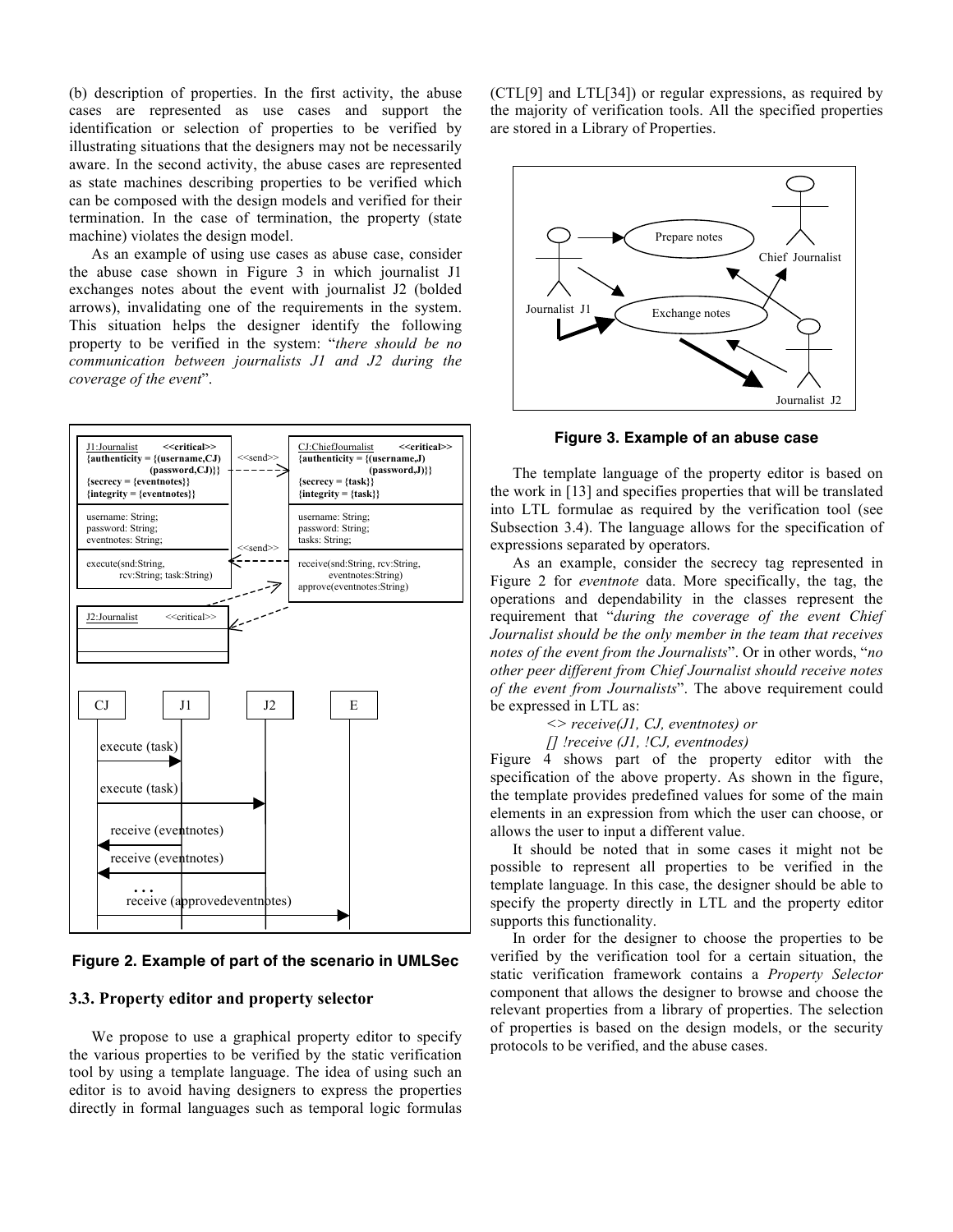

**Figure 4. Example of the property editor**

#### **3.4. Static verification and visualization tools**

In the framework, we propose to use SPIN [31] as the static verification tool to support the verification of design models of the system, and AVISPA [4] to support the verification of security protocols.

The decision to use model checkers as verification tools instead of theorem provers in the framework are due to the facts that: (a) theorem provers require human intervention during the verification process with knowledge in logic while model checkers execute the verification process automatically, (b) theorem provers generate a large number of lemmas that are not easy to be understood by designers while model checkers generate counter examples when a property is violated, and (c) the proofs in theorem provers are normally complex and intellectually challenging.

The choice to use SPIN and AVISPA has been based on our study of existing verification tools in which we analyzed eleven verification model checker tools based on different criteria namely: (a) handling of state space explosion problem, (b) representation of different types of data structures by the modeling languages, (c) representation and manipulation of built-in-intruder models, (d) support for dynamic creation of processes, (e) availability and extensibility of the tool, (f) applicability of the tool, and (g) usability of the tool. These criteria have been identified based on the requirements and scenarios elicited by the partners in the PEPERS project [28]. The results of the study have demonstrated that SPIN can satisfy the majority of the analysis criteria and that AVISPA has been successfully in verifying a large number of security protocols.

In order to present the results of the verification process, the framework contains a graphical *Vizualisation Tool* that shows the parts of the design models that may violate a certain property together with the property. In the cases where a property is not violated or cannot be processed by the tool (i.e. a conclusion cannot be drawn), the visualization tool also indicates these situations to the designer.

#### **3.5.Translators**

As shown in Figure 1, the static verification framework contains various translators to support the mapping between (a) design models represented in UMLSec into Promela [31] specification language, (b) security protocols represented in UMLSec into HLPLS AVISPA language [4], (c) properties expressed in the template language into the property specification language of the verification tools, (d) state machine diagrams representing the abuse cases that can be used as properties, and (e) results of the verification process into the visualization tool.

#### **3.6.Discussion**

The static verification framework addresses the challenges described in Section 1. In addition, it offers the following advantages: (a) modeling of peer-to-peer applications together with security aspects by using a de facto standard for modeling distributed systems; (b) verification of general and security requirements of the system; (c) verification of security protocols independent of their applicability in the system by using specific verification tool; (d) freedom of system developers to design their systems independent of the static verification process; (e) use of scenarios that consider ways in which the system can be attacked or identify potential threats to the system; (f) use of a graphical template language to specify properties to be verified avoiding system designers to be familiar with formal languages; (g) selection of properties to be verified based on the design models, security protocols, and abuse cases; (h) visualization of the results of the verification process in a user friendly way.

Our approach is different from the work in [21][22], since it supports the verification of both security properties and general peer-to-peer applications. In addition, although in [22] the authors propose the use of SPIN to support model checking, this has been restricted to the verification of cryptographic protocols. Moreover, the static verification framework includes the notion of (a) abuse cases and their constructors, (b) property editor, property library, and property selection based on abuse cases and design models, and (c) a visualization tool to allow the representation of the results of the static verification process with respect to the original design models and properties.

# **4. Related Work**

Approaches to support secure software engineering can be categorized in three main groups based on different software development life-cycle phases: (a) security requirements engineering and analysis, (b) security modeling and development, and (c) secure software code analysis and testing.

Some approaches for security requirements engineering and analysis propose the use of misuse cases [2] and abuse cases [24] in which a scenario is described from the point of view of an attacker to the system. However, although they are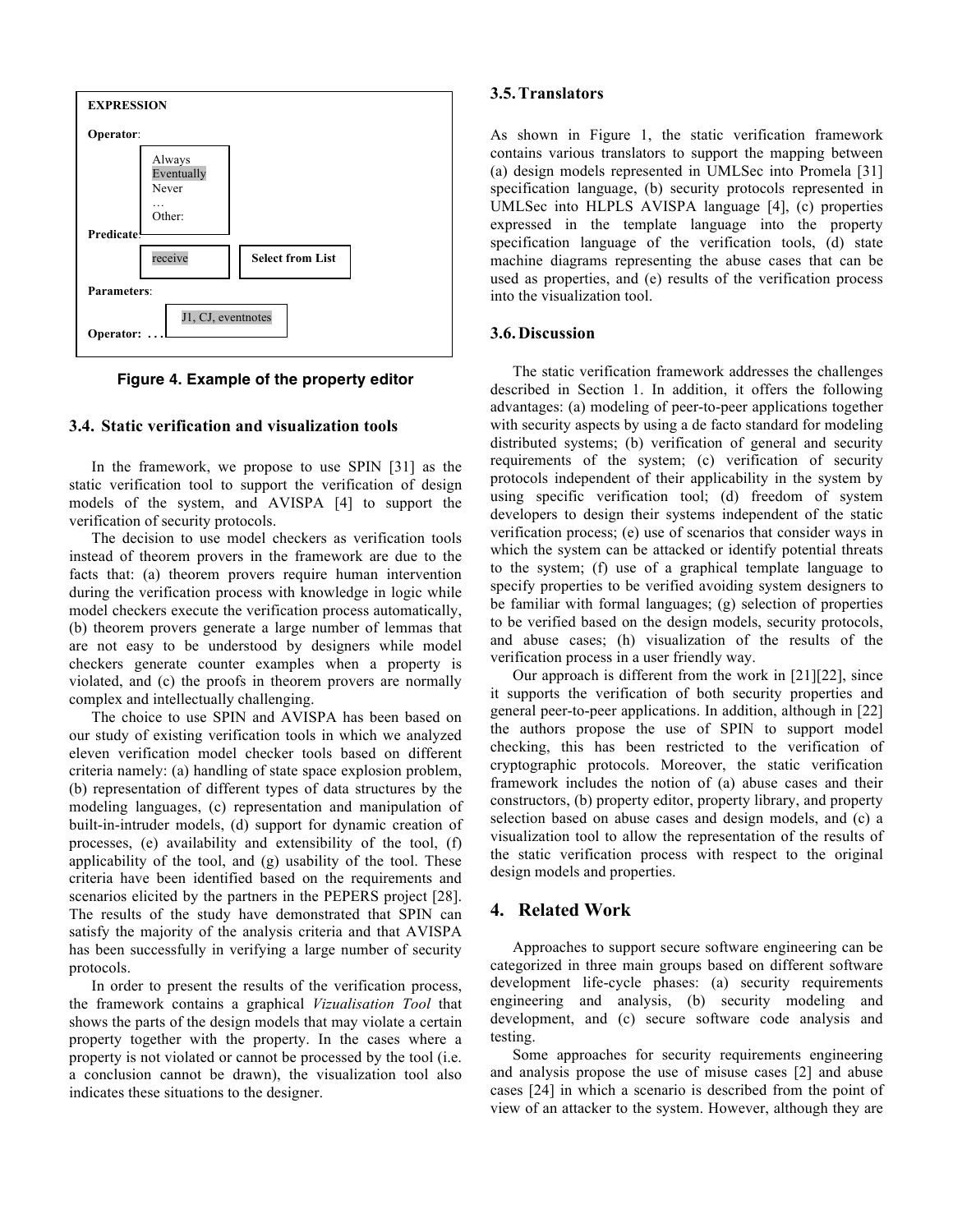effective to analyze security threats, they are inappropriate for specifying security requirements. In our framework, we use abuse cases to assist with the identification of properties to be verified and propose ways of using abuse cases to represent properties to be verified.

Other approaches for assisting requirements elicitation, specification, and analysis are the common criteria [32] and attack trees [35]. The work in [10] defends the idea of using roles for defining goals and policies and introduces the notion of anti-requirements to represent the requirements of malicious users. In [33] the authors propose to use security goals and anti-goals in which anti-goals represent malicious obstacles set by attackers to threaten the security goals. As outlined in [27], in all these approaches security is considered vaguely and there is a lack of precise definition for security properties. In [36] the authors propose to use i\* to support security requirements.

The approaches for security modeling and development make use of patterns [13][14], agent oriented methodologies [16], and extensions of UML [21][23]. Patterns can be used to document common solutions to recurring problems by describing security problems that occur in a context and presenting solutions accepted among security experts. However, the representation and selection of security patterns are still empirical tasks and it is not easy to identify the patterns to a specific situation. The work in [16] (Secure Tropos), combines two software engineering approaches for the development of a methodology that takes into account security and trust issues as part of the development process. In UMLsec [21] the authors proposed a special UML profile to represent security requirements. SecureUML [23] integrates the specification of access control policies into UML. The approach uses UML class diagrams, object diagrams, additional stereotypes, and OCL constraints. Our framework uses UMLSec to model the system and provides other advantages as discussed in Subsection 3.6.

Techniques for secure software code analysis and testing have been advocated in [6][7][30]. These approaches make use of static analysis tools to detect security flaw in source code [7], theorem prover [6], and testing firewalls [30]. However, they cannot solve all security problems and are normally used to look for a fixed set of patterns or rules in a source code.

Although many approaches have been proposed to support secure software engineering, to the best of our knowledge, these approaches have tackled individual aspects of secure software engineering. However, a framework that incorporates all the functionality of the static verification framework described in this paper has not yet been proposed.

# **5. Conclusion and Future Work**

The work presented in this paper is part of a large program of research to support verification of secure peer-to-peer applications. We presented a framework for static verification of peer-to-peer applications that allows for various functionalities including (a) design of peer-to-peer systems that considers general and secure characteristics of the system

based on UML, (b) use of abuse cases to support the identification and specification of properties to be verified, (c) specification of security and general application properties to be verified in a graphical template language, (d) verification of design models against properties, and (e) visualization of the verification results embedded in the design models of the system. The work presented in this paper contributes to the area of secure software engineering by integrating security into early stages of software engineering and not as an afterthought layer when the system is developed. Currently, we are implementing the main components of the framework and evaluating the work with the industrial partners in the PEPERS project.

#### **ACKNOWLEDGMENT**

The work reported in this paper has been funded by the European Commission under the Information Society Technologies Programme as part of the project PEPERS (contract IST-26901).

# **6. References**

[1] Abadi M., Blanchet B., and Fournet C. Just Fast Keying in the Pi Calculus. *Proceedings of the 13th European Symposium on Programming (ESOP'04)*, volume 2986 of *Lecture Notes on Computer Science*, Spain, 2004.

[2] Alexander, I., Misuse cases: Use cases with hostile intent. IEEE Software, 20, 58-66, 2003.

[3] Anderson, R., Security Engineering: A guide to Building Dependable Distributed Systems. Wiley Computer Publishing.

[4] AVISPA. http://www.avispa-project.org.

[5] Chang, C. Symbolic Logic and Mechanical Theorem Proving. Academic Press, 1973.

[6] Chess B., Improving Computer Security Using Extended Static Checking, Proc. IEEE Symp. Security and Privacy, IEEE CS Press, 2002.

[7] Chess B. and McGraw G., Software Security, IEEE security and Privacy Magazine, 2(2):53-84, 2004.

[8] Clarke, E., and Grumberg, O., Model Checking. MIT Press, 1999.

[9] Clarke, E.M., Emerson, E.A, and Sistla, A.P. Automatic Verification of Finite-State Concurrent Systems Using temporal Logic Specifications. ACM Transactions on Programming Languages and Systems, 8(2): 244-263, 1986.

[10] Crook, R., Ince, D., and Nuseibeh, B., Modelling Access Policies Using Roles in Requirements Engineering. Information and Software Technology, 45(14), 979-991, 2003.

[11] Devambu, P. and Stubblebine, S., Software Engineering for Security: A Roadmap, Proceedings of the  $22<sup>nd</sup>$  International